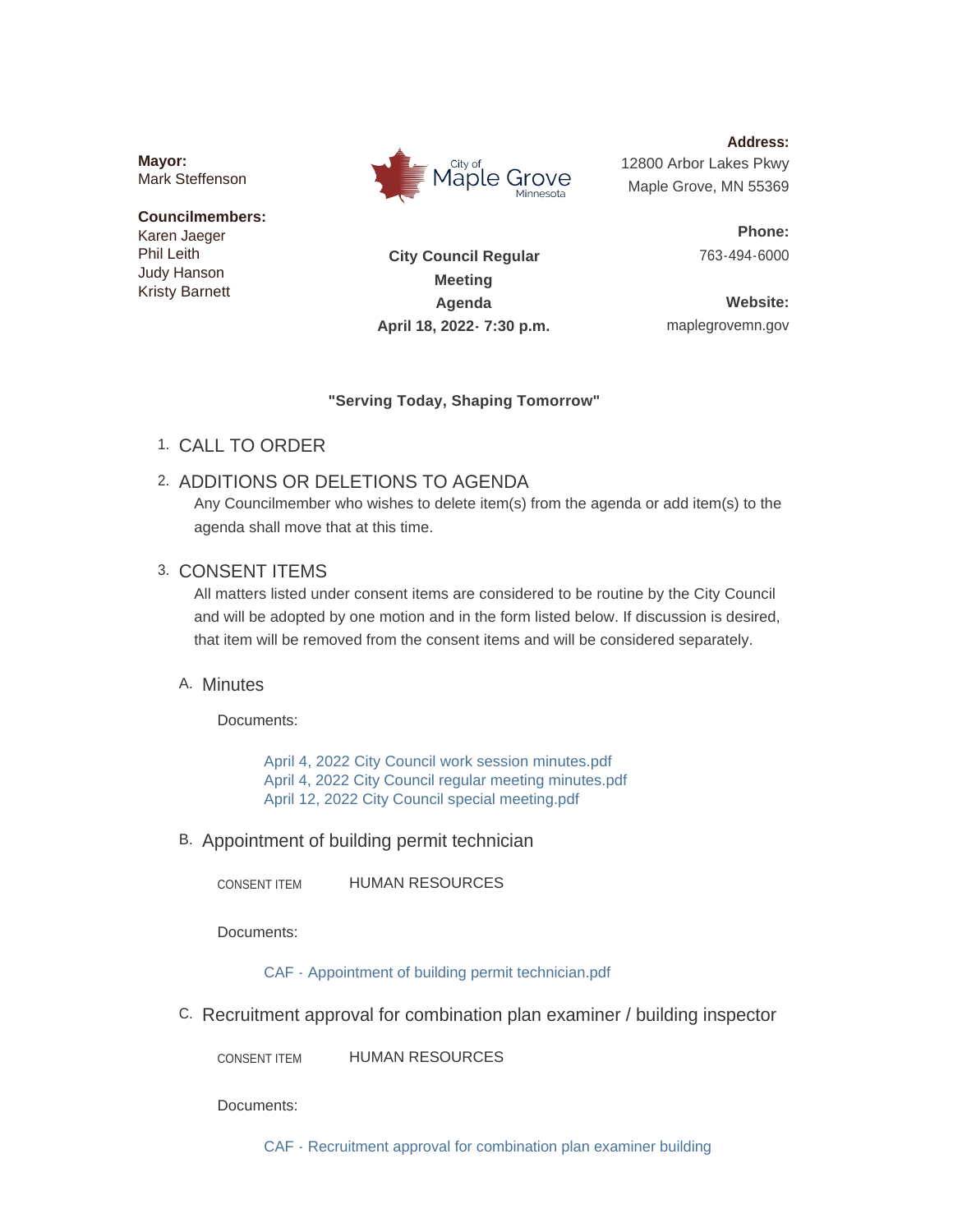#### inspector.pdf

D. Recruitment approval for legal assistant

HUMAN RESOURCES CONSENT ITEM

Documents:

[CAF - Recruitment approval for legal assistant.pdf](https://www.maplegrovemn.gov/AgendaCenter/ViewFile/Item/1679?fileID=6049)

E. Recruitment approval for part-time paralegal

HUMAN RESOURCES CONSENT ITEM

Documents:

[CAF - Recruitment approval for part-time paralegal.pdf](https://www.maplegrovemn.gov/AgendaCenter/ViewFile/Item/1678?fileID=6050)

7103 Birchview Road North variance F.

COMMUNITY & ECONOMIC DEVELOPMENT CONSENT ITEM

Documents:

[CAF 7103 Birchview Road North variance 04-18-2022.pdf](https://www.maplegrovemn.gov/AgendaCenter/ViewFile/Item/1684?fileID=6034) [Attachment A - Resolution No. 22-079.pdf](https://www.maplegrovemn.gov/AgendaCenter/ViewFile/Item/1684?fileID=6035)

Weston Commons 2nd Addition Planned Unit Development concept G. stage plan, development stage plan, rezoning, preliminary and final plat

COMMUNITY & ECONOMIC DEVELOPMENT CONSENT ITEM

Documents:

[CAF Weston Commons 2nd Addition PUD concept stage plan, development](https://www.maplegrovemn.gov/AgendaCenter/ViewFile/Item/1683?fileID=6036)  stage plan, rezoning, preliminary and final plat 04-18-2022.pdf [Attachment A - Location map.pdf](https://www.maplegrovemn.gov/AgendaCenter/ViewFile/Item/1683?fileID=6038) [Attachment B - Applicant email.pdf](https://www.maplegrovemn.gov/AgendaCenter/ViewFile/Item/1683?fileID=6037)

Zoning ordinance text amendment - wetlands H.

COMMUNITY & ECONOMIC DEVELOPMENT CONSENT ITEM

Documents:

[CAF Zoning ordinance text amendment - wetlands 04-18-2022.pdf](https://www.maplegrovemn.gov/AgendaCenter/ViewFile/Item/1682?fileID=6031) [Attachment A - Ordinance No. 22-07.pdf](https://www.maplegrovemn.gov/AgendaCenter/ViewFile/Item/1682?fileID=6033) [Attachment B - Ordinance No 22-07 summary.pdf](https://www.maplegrovemn.gov/AgendaCenter/ViewFile/Item/1682?fileID=6032)

Cancellation of special assessments - Resolution No. 22-073 I.

ENGINEERING CONSENT ITEM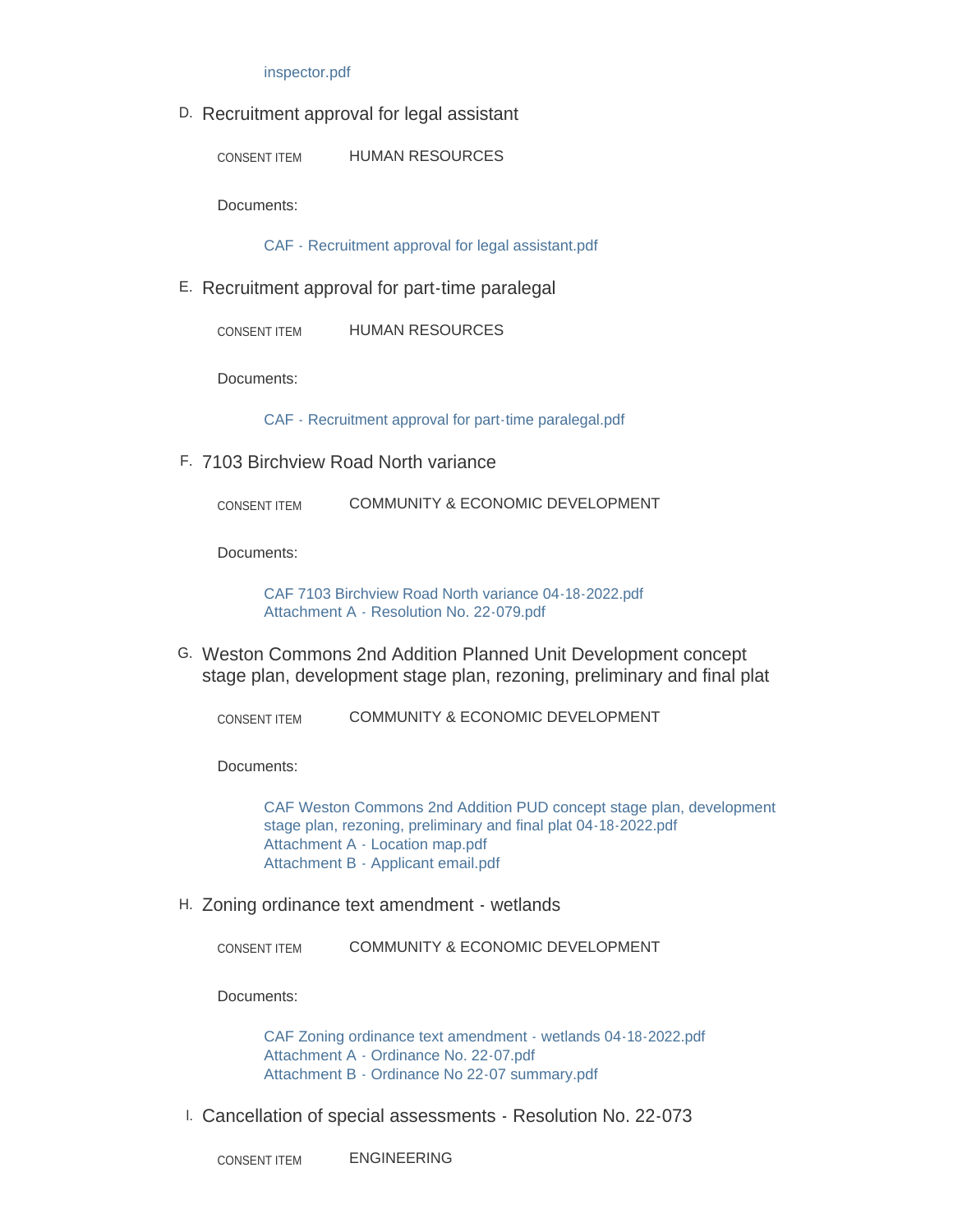Documents:

[CAF - Cancellation of special assessments - Resolution No. 22-073.pdf](https://www.maplegrovemn.gov/AgendaCenter/ViewFile/Item/1688?fileID=6026) [Attachment A - Resolution No. 22-073.pdf](https://www.maplegrovemn.gov/AgendaCenter/ViewFile/Item/1688?fileID=6028) [Attachment B - Property location map.pdf](https://www.maplegrovemn.gov/AgendaCenter/ViewFile/Item/1688?fileID=6027)

J. Site lease agreement amendment for Weaver Lake Park, STC Five, LLC - Resolution No. 22-080

ENGINEERING CONSENT ITEM

Documents:

[CAF - Site lease agreement amendment for Weaver Lake Park, STC Five, LLC](https://www.maplegrovemn.gov/AgendaCenter/ViewFile/Item/1687?fileID=6023)  - Resolution No. 22-080.pdf [Attachment A - Resolution No. 22-080.pdf](https://www.maplegrovemn.gov/AgendaCenter/ViewFile/Item/1687?fileID=6025) [Attachment B - Location map.pdf](https://www.maplegrovemn.gov/AgendaCenter/ViewFile/Item/1687?fileID=6024)

#### K. Approve claims

ADMINISTRATION CONSENT ITEM

Documents:

[CAF - Approve claims 4-18-2022.pdf](https://www.maplegrovemn.gov/AgendaCenter/ViewFile/Item/1738?fileID=6057) [Attachment A 4-06-2022 Check register.pdf](https://www.maplegrovemn.gov/AgendaCenter/ViewFile/Item/1738?fileID=6060) [Attachment B 4-13-2022 Check register.pdf](https://www.maplegrovemn.gov/AgendaCenter/ViewFile/Item/1738?fileID=6058) [Attachment C 3-02-2022 Purchasing card register.pdf](https://www.maplegrovemn.gov/AgendaCenter/ViewFile/Item/1738?fileID=6059)

### 4. REMOVED CONSENT ITEMS

At this time, consent items removed for further discussion will be considered.

### 5. SPECIAL BUSINESS

OPEN FORUM - Individuals may address the City Council about any item not contained on the agenda. A maximum of five (5) minutes is allowed for each speaker, however this time may be reduced if many speakers are present. The Mayor may limit time and the number of speakers at his discretion. For those wishing to address the Council, please complete a blue card at the back of the Council Chambers and give the card to staff or the Mayor before the meeting begins.

- A. Open Forum
- B. Police officers oath of office

Documents:

[CAF - Police officers oath of office.pdf](https://www.maplegrovemn.gov/AgendaCenter/ViewFile/Item/1710?fileID=6054)

### 6. PUBLIC HEARINGS

A. Main Street Rehabilitation Project No. 19-10 public hearing - Resolution